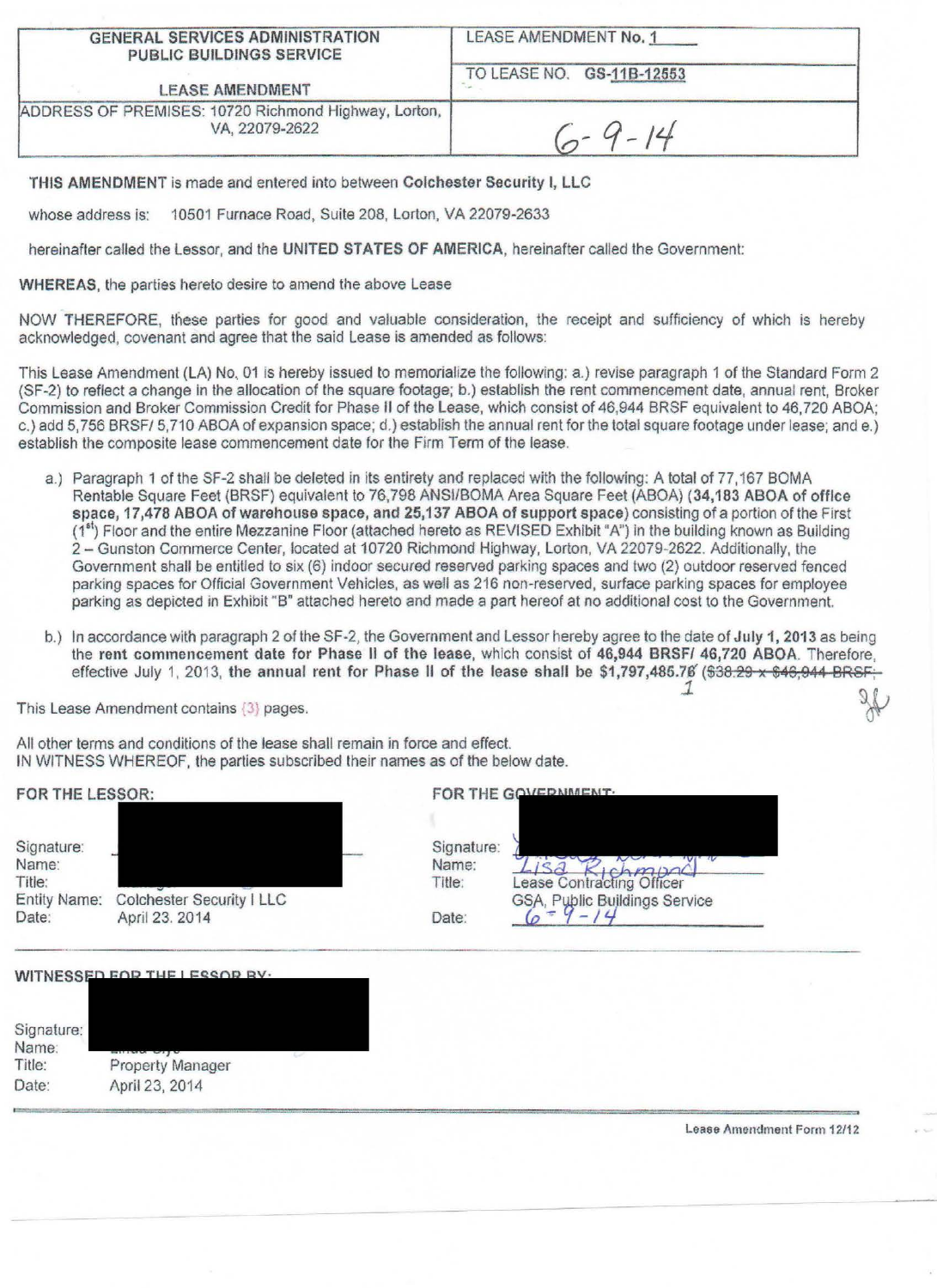\$38:47/ABOA), payable at a rate of \$149,790.48 per month in arrears. Therefore, the total square footage under lease shall be 77, 167 BRSF/ 76,798 ABOA. Pursuant to paragraph 3 of the SF-2, the annual rent shall be \$2,954,724.43(77,167 BRSF x \$38.29) payable at \$246,227.04 per month. Rent for a lesser period shall be prorated.

Notwithstanding the above, and pursuant to paragraph 6(c) of the SF-2, grees to pay UGL Services Equis Operations Co. (Broker representing GSA) a total Commission of \$539,245.70 for Phase II. The Broker, in accordance with Commission and Commission Credit," described in the SFO. Paragraph 2.4 (b), has agreed to forego Commission and Commission Credit," described in the SFO. Paragraph 2.4 (b), has agreed to forego<br>ommission Credit) of the Commission for Phase Internative of preceive. The Commission Credit \$269,622.84 (Commission Credit) of the Commission for Phase I for Phase II shall be paid in equal monthly installments of \$89,874.28, against the monthly shell rent, during the first  $(1<sup>st</sup>)$ , second  $(2<sup>nd</sup>)$ , and third  $(3<sup>rd</sup>)$  months following rent commencement. The Commission Credit shall be paid per the following schedule:

First Luly 2013 \$89,874.28 equals \$59,916 current monthly re ayment for Phase II of \$149,790.48 minus first month's Commission Credit of d First Month's Rent. This adjusted First Month's Rent shall be in addition to the se I. Therefore, the monthly rent for July 2013 for Phase I & Phase II shall be  $$166,352.76$  (\$59,916.20 + 96,436.56 = \$156,352.76).

Sec (Augus et al. Payment for Phase II of \$149, 790.48 minus second month's Commission Credit of \$89,874.28 equals \$59,916.20  $\blacksquare$  econd Month's Rent. This adjusted Second Month's Rent shall be in addition to the current monthly rent of \$96,436.56 for Phase I. Therefore, the monthly rent for August 2013 for Phase I & Phase II shall be \$156,352.76.<br>Shall be \$156,352.76.<br>Third month's Commission Credit of \$149,790.48 minus third shall be \$156,352.76.

\$89,916.20 equals \$59,916 Third Month's Rent. This adjusted Third Month's Rent shall be in addition to the current monthly rent of \$96.436.56 for Phase I. Therefore, the monthly rent for September 2013 for Phase I & Phase II shall be \$156,352.76.

The Broker Commission earned in accordance with the three  $(3)$  erating lease com SFO Section SFO Section 2.4 2.4 --.ih 6.C of the Lease is a total Commis 2, broken down as r Phase 1 ancl \$539,245. 70 for Phase 2. The Broker has forgone fifty percent (50%) of the Broker Commissio mlssion Credit to the Government. For Phase 1, the Government received the full Commission Credit of \$173,585.82 as free rent in accordance with Paragraph 6.C of the Lease, and the Broker has been paid the entire Commissi **Commission** Credit. The Commission Credit for Phase 2 will be taken as set forth above in the amount of \$269,622.84 . However, the parties acknowledge and agree that the final amount of the Broker Commission and Commission Credit as stipulated herein may be adjusted in the event that the Government does not utilize the entire Tenan ovement Allowance, which is amortized in the rent and computes as part of the total lease value upon which the 3.0% cooperating lease commission has been calculated. The remaining amount of the Commission, less the Commission Credit, shall be paid to the Broker after the Government finalizes the total Tenant Improvement Allowance utilized under this Lease. In the event that the Government uses less than the full amortized amount of the Allowance and the rent to be paid by the Government is reduced in a future Lease Amendment, then the final Commission payment to the Broker will be adjusted to reflect the actual rent to be paid by the Government, including consideration of the first half Commission already paid to the Broker for the Phase I premises. .

- c.) Additionally, effective July 1, 2013, the Government's premises under this Lease is hereby expanded by 5,756 BRSF/ 5,710 ABOA of space located in Suite A1 [EXPANSION SPACE] (see attached REVISED Exhibit A). The annual rent for the Expansion Space shall be \$220,397.24 (\$38.29/BRSF: \$38.60/ ABOA} or \$18,366.44 per month. Notwithstanding paragraph "b" above, the revised monthly rent for the months of July 2013, August 2013 and September 2013 shall be \$174,719.20 (\$156,352. 76 + \$18,366.44 = \$174,719.20). Therefore, effective July 1, 2013, the total square footage under Lease shall increase from 77,167 BRSF/ 76,798 ABOA to 82,923 BRSF / 82,508 ABOA.
- d.) Effective July 1, 2013, the Government shall pay Lessor an annual rent of \$3, 175, 121.67 (\$38.29 x 82,923 BRSF/; \$38.48/ ABOA) payable at \$264,593.47 per month in arrears. Rent for a lesser period shall be prorated.
- e.) Pursuant to paragraph 2 of the SF-2, the Government shall occupy the leased premises for a period of ten (10) years firm per the terms of the General Clauses paragraph 12 titled Progressive Occupancy and paragraph 20 titled Acceptance of Space. Accordingly, the Government and Lessor hereby acknowledge and agree to establish the date of July 1, 2013 as and a Acceptance of date of July 1, 2013 as<br>&

**INITIALS:** LESSOR

Lease Amendment Form 12112